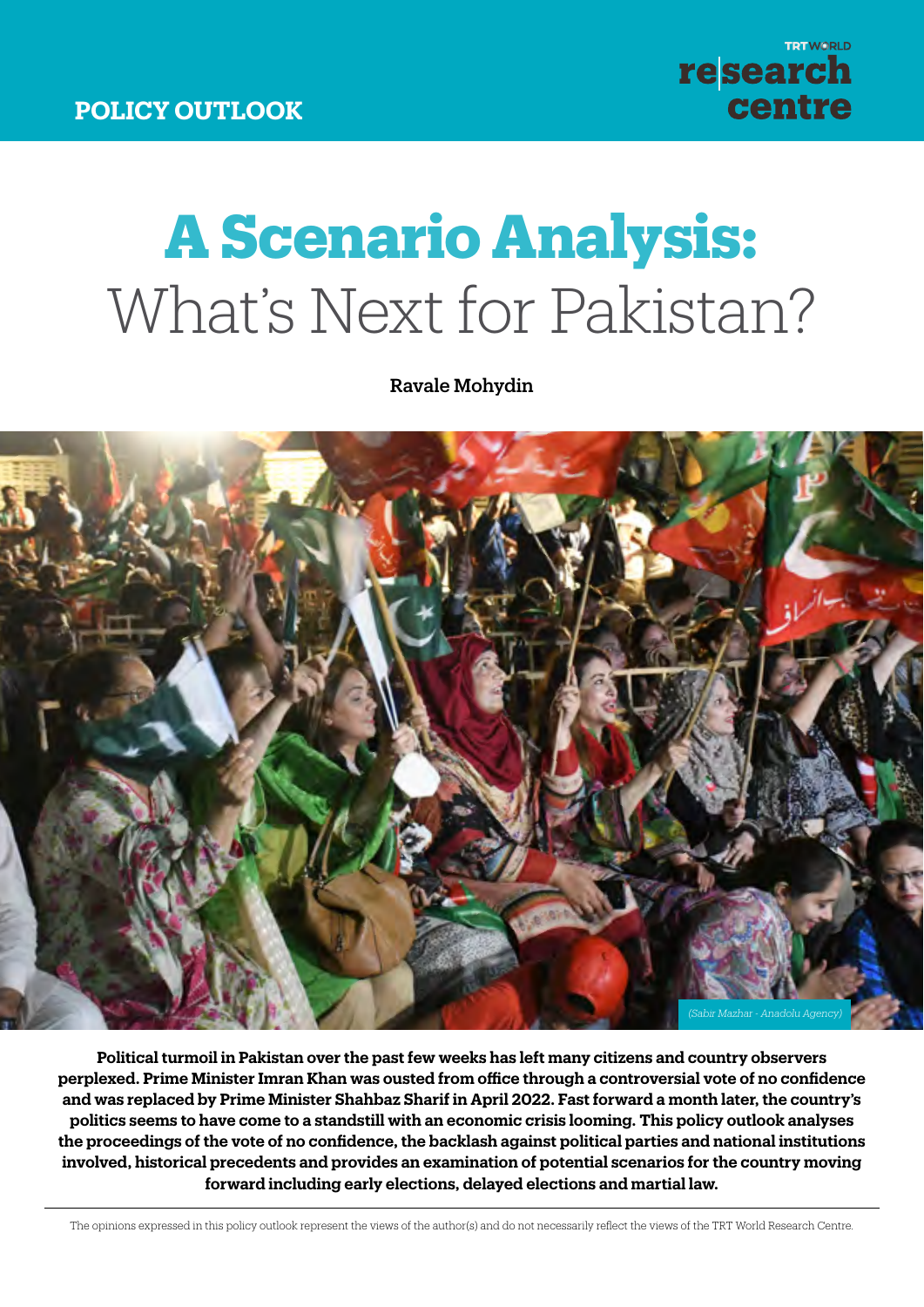# **Proceedings of the No-Confidence Vote**

#### *"There are decades where nothing happens; and there are weeks where decades happen" Vladimir Ilyich Lenin*

Recent events in Pakistan can be encapsulated by the famous quote by a former Premier of the Soviet Union, and it is quite a coincidence that these events seem to have unfolded around a trip made by Pakistani Prime Minister Imran Khan to Russia itself to meet the current Russian President Vladimir Putin just as Russia launched its invasion of Ukraine on February 24, 2022. A no-confidence motion, a Parliamentary government tool available to register an elected Parliament's lack of confidence in one or more members of the government that, in Pakistan, requires those members to resign, was initiated on March 8, 2022, against PM Khan, with the final vote taking place on April 9, 2022. As per the opposition, united under the Pakistan Democratic Movement (PDM) alliance, the decision to file a no-confidence motion on March 8, 2022, against PM Khan was taken because of the government's poor economic performance and political victimisation of members of PDM during PM Khan's three and a half years long alleged "hybrid regime"1 .

PM Khan's Pakistan Tehreek-e-Insaf-led government responded by accusing the PDM of being part of a United States (US)-backed conspiracy, citing a diplomatic cable dated March 7, 2022, in which US diplomat Donald Lu warned the Pakistani envoy to the US, Asad Majeed, of "implications if the Pakistan PM survived the no-trust vote" in Pakistan's Parliament. The diplomatic cable also allegedly claimed that "Pakistan would be "forgiven" if the motion against him succeeded". This was made public on March 27, 2022, during a large government political rally held in Islamabad. In his address, PM Khan stated that a conspiracy had been hatched to change his government with money coming from abroad and that some Pakistanis are unknowingly being used.

He further alleged that "We have known for months that there is a [conspiracy against the government](https://www.dawn.com/news/1682104)". On June 6, 2021, Central Intelligence Agency (CIA) Chief William Burns visited Pakistan and not only was he refused military bases in the country from which to monitor the situation in Afghanistan post US withdrawal, PM Khan refused to meet him2 . On June 9, 2021, PM Khan said "absolutely not" when asked by journalist Jonathan Swan whether

he would consider providing bases to the US<sup>3</sup>. After the US withdrawal from Afghanistan in August 2021, and the Pakistani Intelligence Chief DG ISI Faiz Hameed being in Kabul on September 5 2021 (that was not taken lightly by the US, particularly with PM Khan [being critical of US fail](https://www.bbc.com/news/world-asia-61047736)[ure in Afghanistan](https://www.bbc.com/news/world-asia-61047736) at the time), major transfers took place within the Pakistan Army on September 7, 2021. PM Khan was against the transfer of DG ISI Hameed, until he finally agreed to it on October 6, 2021. Shortly after, on October 15, 2021, the American Charge d'Affaires in Pakistan met with both Shehbaz Sharif and Maryam Nawaz in a single day (leaders of the Pakistan Muslim League-N (PMLN), one of the opposition parties, with the former going on to replace Khan after the no-confidence vote), and [met several other](https://www.youtube.com/watch?v=pqHb4LSmepg&ab_channel=ARYNews) [Pakistani lawmakers](https://www.youtube.com/watch?v=pqHb4LSmepg&ab_channel=ARYNews) over the next few days and months. By October 23, 2021, CNN reported that the "[US was nearing a](https://edition.cnn.com/2021/10/22/politics/us-pakistan-afghanistan-airspace/index.html) [formal agreement with Pakistan](https://edition.cnn.com/2021/10/22/politics/us-pakistan-afghanistan-airspace/index.html) over military bases" in "exchange for [assistance with its own counterterrorism efforts](https://edition.cnn.com/2021/10/22/politics/us-pakistan-afghanistan-airspace/index.html) and help in managing the relationship with India". The Pakistani Foreign Ministry, however, responded the same day that [no such agreement](https://mofa.gov.pk/press-release-476/) had been reached - it seems there was some resistance on the part of PM Khan. The US was allegedly unsupportive of Pakistan pursuing an independent foreign policy, specifically by, as per PM Khan, his refusal to grant the US military bases within the country, and later on, his refusal to cancel his visit to Russia and Pakistan not condemning Russian actions in Ukraine at the United Nations General Assembly (UNGA). The visit took place as planned in advance as per Pakistani officials. The fact that it fell a day after Russia invaded Ukraine was only a coincidence. However, US officials had asked Pakistan to cancel or postpone the visit as per the then Pakistani Foreign Minister (FM). According to former PM Khan, this "adherence to independent foreign policy [irked the Americans](https://thediplomat.com/2022/04/imran-khans-us-conspiracy-theory-a-close-examination/)" who wanted a more ["pliable"](https://thediplomat.com/2022/04/imran-khans-us-conspiracy-theory-a-close-examination/) government in Islamabad. Soon after, former PM Khan announced that Pakistan would be importing wheat and natural gas from Russia [at preferential rates](https://www.voanews.com/a/khan-after-putin-visit-pakistan-to-import-wheat-gas-from-russia-/6463734.html) that he considered vitally important for the Pakistani economy.

The US has categorically rejected any involvement in the no-confidence motion against PM Khan, [terming the al](https://www.theguardian.com/world/2022/mar/31/imran-khan-address-pakistan-faces-no-confidence-vote)[legations baseless,](https://www.theguardian.com/world/2022/mar/31/imran-khan-address-pakistan-faces-no-confidence-vote) whereas the Pakistan Army, that has been very much the architect of Pakistani foreign policy since the creation of the State itself in 1947, stated that it was "neutral" during the no-confidence motion. Pakistan's Chief of Army Staff (COAS) Gen. Qamar Javed Bajwa condemned Russia's war in Ukraine in no uncertain terms at an event in Islamabad, describing it as an "invasion" and "aggression against a smaller country that cannot be condoned". On April 6, 2022, Russia supported PM Khan's claims and slammed the US for alleged interference in Pa-kistan's internal affairs for its ["own selfish purposes"](https://www.thenews.com.pk/print/947779-russia-slams-us-attempt-at-interference-in-pakistan-affairs).

<sup>&</sup>lt;sup>1</sup> Since 2008 after the end of the military government of General Pervez Musharraf, Pakistan "has been classified as a hybrid regime with elements of <u>electoral</u> [democracy coexisting with continuing military influence](https://www.taylorfrancis.com/chapters/oa-edit/10.4324/9781003042211-15/pakistan-hybrid-regime-ian-talbot)".

<sup>2</sup> This was done due to official protocol not allowing an intelligence official to meet with a head of state, against the background of US President Biden having not yet called PM Khan, despite Pakistan's engagement during the US withdrawal from Afghanistan.

<sup>&</sup>lt;sup>3</sup> PM Khan responded in the negative and asked whether his government would allow the US government to "have CIA here in Pakistan to conduct cross-border counter-terrorism missions against al-Qaeda, Daesh or the Taliban", to which the interviewer responded with a very surprised "Seriously?"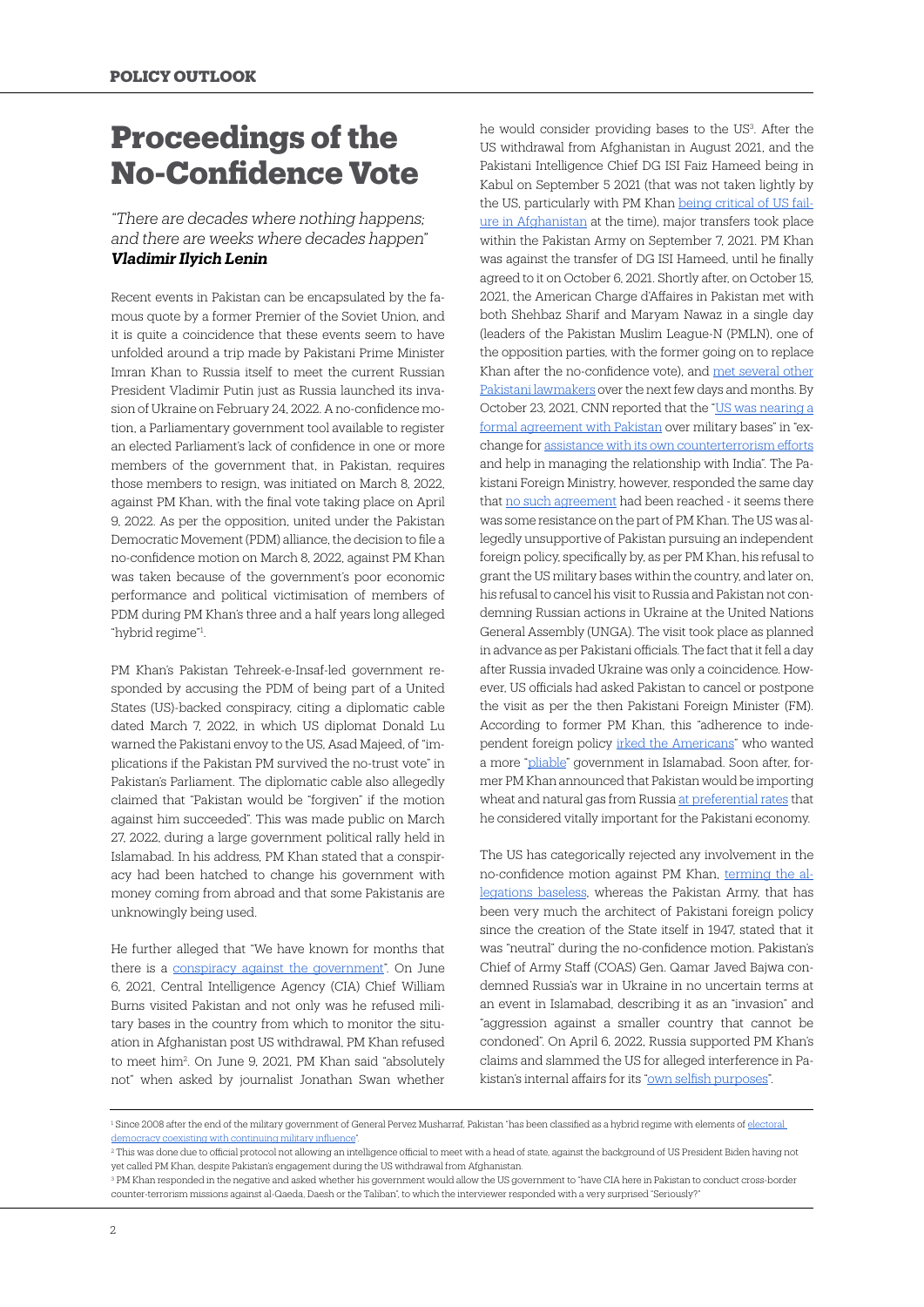

*Pakistani opposition leaders Shahbaz Sharif (L), leader of the opposition in the National Assembly, speaks during a press conference next to Asif Ali Zardari (C), former President and leader of Pakistan People's Party (PPP), and Fazlur Rehman (R), head of Jamiat Ulema-e-Islam party, after* 

Besides the positions of the Pakistani Army and the US as outlined above, the following will be a delineation of the no-confidence motion as it progressed, along with the roles played specifically by the Pakistani opposition, US officials in Pakistan, and the Supreme Court of Pakistan (SCP). Under Article 58 of the Pakistani Constitution, a sitting Prime Minister (PM) no longer holds office if the majority of members of the National Assembly (NA), equating to 172 members (out of 342), vote in favour of no-confidence. As stated above, in Pakistan that can mean the PM can be removed and their cabinet is dissolved, while the NA elects a new PM for which both the ruling party and opposition submit chosen candidates' nomination papers.

The Pakistani opposition at the time (current government now) alleged that PM Khan's PTI had destroyed the Pakistani economy and did not provide any relief to the common man, "[backtracking on every promise](https://www.thenews.com.pk/print/952202-imran-broke-back-of-pakistan-s-economy-nawaz)", breaking ["the](https://www.thenews.com.pk/print/952202-imran-broke-back-of-pakistan-s-economy-nawaz) [back of Pakistan's economy](https://www.thenews.com.pk/print/952202-imran-broke-back-of-pakistan-s-economy-nawaz)" and destroying the country's reputation internationally. The opposition, as represented by the PMLN supremo Nawaz Sharif and PPP leader Bilawal Bhutto Zardari in a joint meeting in London, stated that "the biggest conspiracy against Pakistan was the imposition of Imran Khan on Pakistan and, as a result, the economy of Pakistan as well as the civility of Pakistan was ruined completely". This made ousting PM Khan not a US-hatched conspiracy but a need to "work together…to [repair the damage](https://www.thenews.com.pk/print/952202-imran-broke-back-of-pakistan-s-economy-nawaz) done to the economy". Additionally, the Pakistani opposition stressed that former PM Khan "promoted a [culture of hooliganism and immorality"](https://www.thenews.com.pk/print/952202-imran-broke-back-of-pakistan-s-economy-nawaz), causing civil strife in the country where media freedoms were curtailed. As per Bilawal Bhutto Zardari, Chairman of one of the major opposition parties Pakistan People's Party (PPP) and son of former slain PM Benazir Bhutto, there was "[no](https://www.thenews.com.pk/print/952202-imran-broke-back-of-pakistan-s-economy-nawaz) [conspiracy against Imran Khan](https://www.thenews.com.pk/print/952202-imran-broke-back-of-pakistan-s-economy-nawaz) at the White House" and that the "conspiracy against Imran Khan [was hatched](https://www.thenews.com.pk/print/952202-imran-broke-back-of-pakistan-s-economy-nawaz) [at the Bilawal House](https://www.thenews.com.pk/print/952202-imran-broke-back-of-pakistan-s-economy-nawaz) to throw out an illegal, selected and

cruel government through the power of vote" in a democratic manner. Notably though, while the start of the PTI government rule evidenced sharp currency devaluation and severe [economic pain for many Pakistanis,](https://www.reuters.com/article/us-pakistan-economy-idUSKCN1RG0GS) followed by a global pandemic that threatened to hinder economic growth<sup>4</sup>, Pakistan's provisional GDP growth rate for the year 2021-22 has been estimated to be 5.97 percent and that this ["broad-based growth was witnessed in all the sec](https://www.business-standard.com/article/international/pakistan-logs-6-growth-in-fy22-economy-s-size-jumps-to-383-billion-122052000063_1.html)[tors o](https://www.business-standard.com/article/international/pakistan-logs-6-growth-in-fy22-economy-s-size-jumps-to-383-billion-122052000063_1.html)f the economy" with the size of the economy jumping to 383 billion USD.

At the time of the motion of no confidence, PM Khan's PTI had a centrist coalition government with 176 members, while the combined number of opposition seats stood at 162, with the total number of votes needed to conduct a vote of no confidence successfully being 172. PM Khan's government made allegations of horse-trading and government coalition members as well as dissident members of the PTI [being lured by money](https://www.dawn.com/news/1680567) to vote against the ruling party in the no-confidence motion. Ahead of the vote, the PTI government then filed a presidential reference for the interpretation of Article 63-A of the Pakistani Constitution, asking the SCP about the "[legal status of the vote](https://www.dawn.com/news/1685945) of party members when they are clearly involved in horse-trading and change their loyalties in exchange for money". It must be noted that [many of these dissidents w](https://www.youtube.com/watch?v=pqHb4LSmepg&ab_channel=ARYNews)ere part of the group of lawmakers met by the American Charge d'Affaires in Pakistan as described above. The SC was presented with [two interpretations of Article 63-A:](https://www.geo.tv/latest/406491-what-does-the-reference-to-the-supreme-court-on-article-63a-say) either the dissident party members would be de-seated with no further restrictions seeking election or they would be disqualified from competing in elections for life. At the time of writing, the SC was still deliberating on this interpretation. The PTI also approached the Election Commission of Pakistan (ECP) seeking the disqualification of dissident PTI MNAs from the NA for life and requested that if any member wants to leave any party they must resign as MNAs first "in-

<sup>&</sup>lt;sup>4</sup> As per a KPMG report, Pakistan "managed to [attain growth](https://home.kpmg/pk/en/home/insights/2020/05/impact-of-covid-19-on-pakistan-economy.html) in several economic performance metrics" during the global Covid-19 pandemic.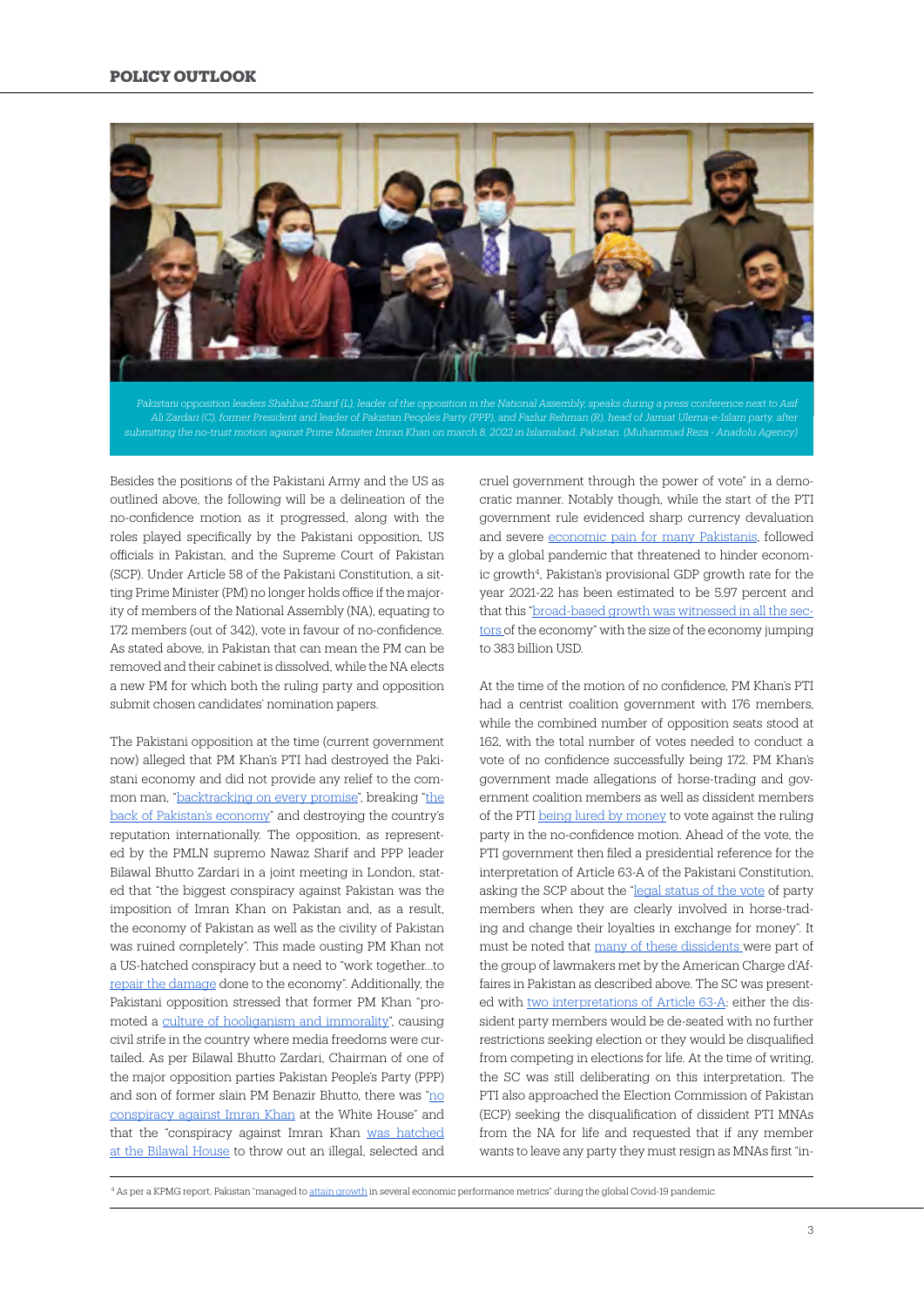stead of committing defection as provided in Article 63-A of the Constitution by [changing his loyalty in favour of](https://www.khaleejtimes.com/asia/pakistan-pti-dissidents-dismiss-references-seeking-their-disqualification) [another political party](https://www.khaleejtimes.com/asia/pakistan-pti-dissidents-dismiss-references-seeking-their-disqualification) actuated by hidden motive". As per the law, once a no-confidence motion is submitted, that was announced publicly by the PDM on February 11, 2022, and submitted on March 8, 2022, the Speaker of NA is to call the house to order within two weeks, and voting must take place on the motion within one week after the house is called in order. On April 3, 2022, the motion of no confidence was unilaterally dismissed by the deputy speaker, Qasim Khan Suri, without putting the motion to a vote on grounds of "foreign interference" that was highlighted by PM Khan as stated above, with fresh general elections to be called after dissolving the NA.

However, the opposition approached the SCP that took suo moto notice of the dismissal of the no-confidence motion. The SCP ruled that the deputy speaker's ruling to dismiss the motion and the subsequent dissolution of the NA were unconstitutional, thus allowing the no-confidence vote to proceed. On April 10, 2022, the no-confidence motion was passed after a delay of 13 hours, the resignations of the Speaker and Deputy Speaker of the NA and all PTI MNAs walking out of the NA before the vote, resulting in PM Khan losing the vote by three votes<sup>5</sup>. Shortly before the vote, BBC Urdu reported that PM Khan had allegedly decided to remove COAS Bajwa, which was denied by PM Khan. However, the SCP took sharp notice and opened its doors before midnight on a Saturday to take up the petition that claimed that PM Khan may remove the COAS to further ["his own](https://www.samaaenglish.tv/news/2022/04/supreme-court-opens-at-midnight/) [political interests](https://www.samaaenglish.tv/news/2022/04/supreme-court-opens-at-midnight/)". This highly unusual proceeding followed an incident a week earlier when the SCP was called upon to hold court on a Sunday (a holiday in the country and the courts are closed) to deliberate on whether the dismissal of the no-confidence motion was constitutional or not, while the ruling party's earlier petition related to dissident party members' vote legality, as highlighted above, is still being deliberated.

### **The Backlash**

Former PM Khan called for a mass rally on April 10, 2022, after which many larger demonstrations were seen across the country in all provinces and major cities of Pakistan as well as overseas where a large Pakistani diaspora can be found such as in the UAE, UK, and Australia. In the weeks that followed, political rallies in major cities of Pakistan were announced and attended by significant numbers of the former PM's supporters.

The most recent one was held in Lahore on April 21, 2022, with attendance reported to be in the millions, despite [road blockages,](https://www.globalvillagespace.com/pti-pulls-massive-crowd-at-minar-e-pakistan/) [Internet service disruptions](https://www.globalvillagespace.com/internet-services-to-be-disrupted-on-the-morning-of-pti-lahore-jalsa/) and allegedly ["severe](https://www.24newshd.tv/20-Apr-2022/life-threats-dc-stops-imran-khan-to-appear-in-lahore-jalsa)" security threats to former PM Khan's life<sup>6</sup>. Key elements of the former [PM Khan's speech at this rally](https://www.youtube.com/watch?v=7HPEJv_eLGQ&ab_channel=ARYNews) may be useful when it comes to highlighting his political strategy and direction of politics in the country in general in the near future. With that said, Khan focused on:

Importance of Pakistani civil society to protest the ["im](https://www.thenews.com.pk/print/952325-only-one-way-for-those-who-made-mistake-hold-polls-imran)[ported government"](https://www.thenews.com.pk/print/952325-only-one-way-for-those-who-made-mistake-hold-polls-imran) through organized peaceful protests  $\blacksquare$  The civil movement against the current government will gain momentum and the ["actual party has just begun](https://www.thenews.com.pk/print/952325-only-one-way-for-those-who-made-mistake-hold-polls-imran)" - the PTI is only demanding early elections

The ["conspiracy](https://www.thenews.com.pk/print/952325-only-one-way-for-those-who-made-mistake-hold-polls-imran)" against his government succeeded only due to the involvement of some local "traitors" who did not support his goal of an independent foreign policy for Pakistan as ["an independent foreign policy](https://www.thenews.com.pk/print/952325-only-one-way-for-those-who-made-mistake-hold-polls-imran) means that all the decisions will be made in the interest of the people [and not for a] foreign power"

The need for Pakistan to have a strong army because "had our army personnel not [sacrificed their lives](https://www.thenews.com.pk/print/952325-only-one-way-for-those-who-made-mistake-hold-polls-imran) the way they did, our situation would have been similar to the one in Syria and Iraq"

 $\blacksquare$  The PTI government was removed from power at a time when the country was progressing in the areas of remittances, tax collection and development at "[historic levels"](https://www.thenews.com.pk/print/952325-only-one-way-for-those-who-made-mistake-hold-polls-imran) without any cases of corruption

Importance of raising the issue of Islamophobia at every international forum

The reason to continue with the trip to Russia as planned was that Moscow was ready to provide Pakistan with petroleum products at a 30 per cent cheaper rate as compared to international prices and that was in Pakistan's interest7 . Increased trade with China was also not acceptable to ["foreign powers](https://www.thenews.com.pk/print/952325-only-one-way-for-those-who-made-mistake-hold-polls-imran)"

The current government is known for their corruption he tried to punish them during his tenure "but those who had power in their hands [did not consider corruption to](https://www.thenews.com.pk/print/952325-only-one-way-for-those-who-made-mistake-hold-polls-imranthose%20who%20had%20power%20in%20their%20hands%20did%20not%20consider%20corruption%20to%20be%20bad) [be bad"](https://www.thenews.com.pk/print/952325-only-one-way-for-those-who-made-mistake-hold-polls-imranthose%20who%20had%20power%20in%20their%20hands%20did%20not%20consider%20corruption%20to%20be%20bad)

Early elections are the only remedy for those ["who have](https://www.thenews.com.pk/print/952325-only-one-way-for-those-who-made-mistake-hold-polls-imran) [made a mistake"](https://www.thenews.com.pk/print/952325-only-one-way-for-those-who-made-mistake-hold-polls-imran)

It must be noted that media coverage of this political rally was banned for most private and government channels and that it was televised by only one mainstream media channel (ARY News). However, social media was set alight with the hashtag #Imported\_Government\_Rejected (Urdu: being tweeted millions of times ( #امپورٹڈ \_حکومت \_نامنظو

<sup>&</sup>lt;sup>5</sup> Absconder in the <u>Nazim Jokhio murder case,</u> opposition MNA Jam Abdul Karim was granted protective bail by the Sindh High Court (The Sindh government comprises of one of the opposition parties, namely the PPP) that enabled him to take part in the voting on a no-confidence motion against PM Khan. This happened a day after Jokhio's wife recorded a video statement saying she had decided to forgive the killers. Another detained lawmaker, MNA Ali Wazir, charged previously for sedition, was also <u>[released from prison](https://www.samaaenglish.tv/news/2022/04/mohsin-dawar-supreme-court-ali-wazirs-production-order-no-confidence-motion/)</u> to cast his vote and moved to the Sindh House in Islamabad before the no-confidence motion.<sup>2</sup> This was done due to official protocol not allowing an intelligence official to meet with a head of state, against the background of US President Biden having not yet called PM Khan, despite Pakistan's engagement during the US withdrawal from Afghanistan.

<sup>&</sup>lt;sup>6</sup> As per city officials, the threat to former PM Khan's life was so severe that they had suggested he address the political rally via [video conference.](https://www.24newshd.tv/20-Apr-2022/life-threats-dc-stops-imran-khan-to-appear-in-lahore-jalsa) He refused. 7 Former PM Khan noted that even though the US asked India not to import oil from Russia but had to accept when New Delhi told Washington that it was in their nation's interest to purchase the commodity from Moscow. "It means that India's foreign policy is for their countrymen's interests, but our foreign policy is to achieve another country's goals," the PTI chairman alleged.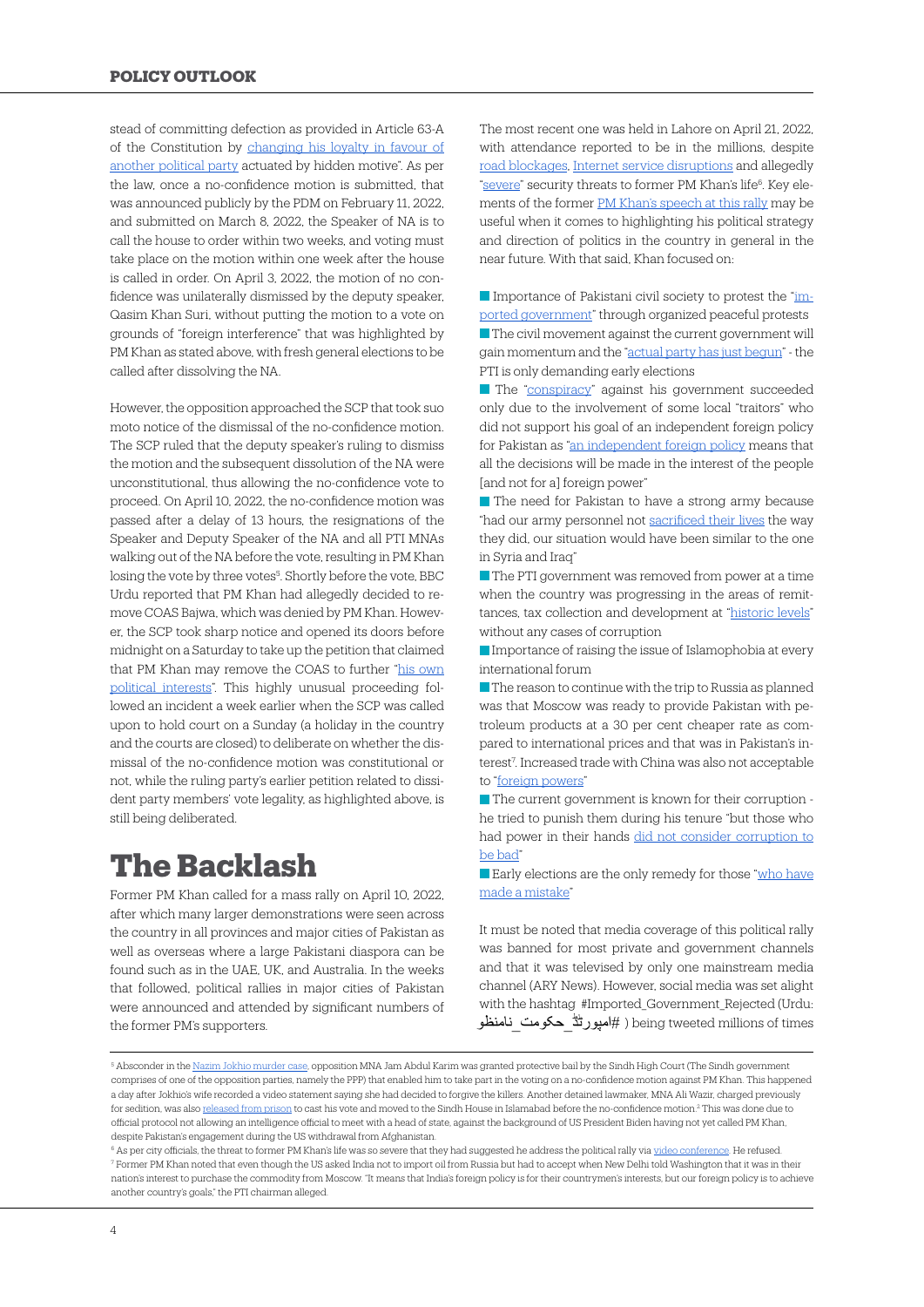

*21, 2022. (Rana Irfan Ali - Anadolu Agency)*

and trending over several weeks in Pakistan and in several countries abroad. Additionally, the hashtag #Surrender-Bajwa also trended with hundreds of thousands of tweets. The Pakistan Army faced a "smear campaign" as noted during the 79th Formation Commanders Conference, which was held at GHQ Rawalpindi on April 12, 2022, under the leadership of COAS Bajwa, with the Federal Investigation Agency (FIA) arresting six people allegedly involved in a well-organised campaign on social media against the Pakistan Army. According to the PTI, former PM Khan's head of digital media's [house was raided overnight](https://tribune.com.pk/story/2351842/home-of-ex-pms-digital-media-guru-raided), and his family's phones and laptops were confiscated. Eight PTI workers were held for allegedly [conducting a campaign](https://www.thehindu.com/news/international/eight-social-media-activists-of-imran-khans-party-held-for-campaign-against-pakistan-army-chief/article65316162.ece) against COAS General Bajwa on social media. The Pakistan Army along with COAS General Bajwa, as highlighted above, insisted that the institution had chosen to remain ["neutral"](https://tribune.com.pk/story/2355678/dont-drag-military-into-politics-warns-ispr) and did not wish to be ["dragged into politics"](https://tribune.com.pk/story/2355678/dont-drag-military-into-politics-warns-ispr). The PTI was accused of [increasing political instability](https://www.dawn.com/news/1680076) in the country while attacking public institutions and inciting division. However, as one analyst put it, the ground reality is that the "military as a powerful institution is [unavoidable](https://theprint.in/opinion/why-imran-khan-blamed-the-us-for-his-downfall-and-not-pakistan-army/924063/) [for political actors](https://theprint.in/opinion/why-imran-khan-blamed-the-us-for-his-downfall-and-not-pakistan-army/924063/) and it is impossible not to engage with it" in a significant manner. Moreover, "popular support and competence to govern is good, but the [consent of the es](https://theprint.in/opinion/why-imran-khan-blamed-the-us-for-his-downfall-and-not-pakistan-army/924063/)[tablishment is required to rule](https://theprint.in/opinion/why-imran-khan-blamed-the-us-for-his-downfall-and-not-pakistan-army/924063/) [in Pakistan]".

#### **Historical View**

US-Pakistani engagement began shortly after Pakistan gained its independence in 1947. At the time, "the [Amer](https://era.ed.ac.uk/bitstream/handle/1842/4280/Soherwordi2010.pdf?sequence=3&isAllowed=y)[icans needed a country on the periphery of the Soviet](https://era.ed.ac.uk/bitstream/handle/1842/4280/Soherwordi2010.pdf?sequence=3&isAllowed=y) [Union](https://era.ed.ac.uk/bitstream/handle/1842/4280/Soherwordi2010.pdf?sequence=3&isAllowed=y) to contain Communism while the Pakistan Army needed US military support to check Indian regional military hegemonism in South Asia", which led to a formation of an alliance between the US and the Pakistan Army, to the significant disadvantage of ["democratic political insti](https://era.ed.ac.uk/bitstream/handle/1842/4280/Soherwordi2010.pdf?sequence=3&isAllowed=y)[tutions of Pakistan](https://era.ed.ac.uk/bitstream/handle/1842/4280/Soherwordi2010.pdf?sequence=3&isAllowed=y)". By 1956 and continuing until today, US military personnel have served as [military advisers to](https://www.reuters.com/article/us-usa-pakistan/u-s-to-resume-military-training-program-for-pakistan-state-department-idUSKBN1YO03S) [the Pakistan Army](https://www.reuters.com/article/us-usa-pakistan/u-s-to-resume-military-training-program-for-pakistan-state-department-idUSKBN1YO03S) while Pakistani military cadets have consistently attended US military academies and war colleges. The Pakistan Army was very well supported by US military and economic support and began to dominate domestic politics. This led "not only to weakened civilian governments[…] but in 1958 to the military seizure of political control of the country itself". Throughout the Cold War, Pakistan was positioned by the US as the "key point of an [anti-Communist bulwark](https://journal.kureselcalismalar.com/quarterly/four-vantage-points-foreign-policy-and-the-news-coverage-of-the-kashmir-dispute/) of regional countries". In exchange, the US offered support on the territorial issue of Kashmir8 and provided military and economic assistance to Pakistan [well into the 1980s](https://www.brookings.edu/blog/unpacked/2018/01/12/the-future-of-u-s-pakistani-relations/).

<sup>8</sup> The Kashmir dispute has been one of the most protracted conflicts in modern history. The origin of the conflict dates from before the births of India and Pakistan. With both countries having divergent positions pertaining to a path towards resolution, the decades-old Kashmir conflict has been difficult to resolve. Historically, both India and Pakistan have relied on the assistance of foreign support for their respective position (and territorial claims) on Kashmir.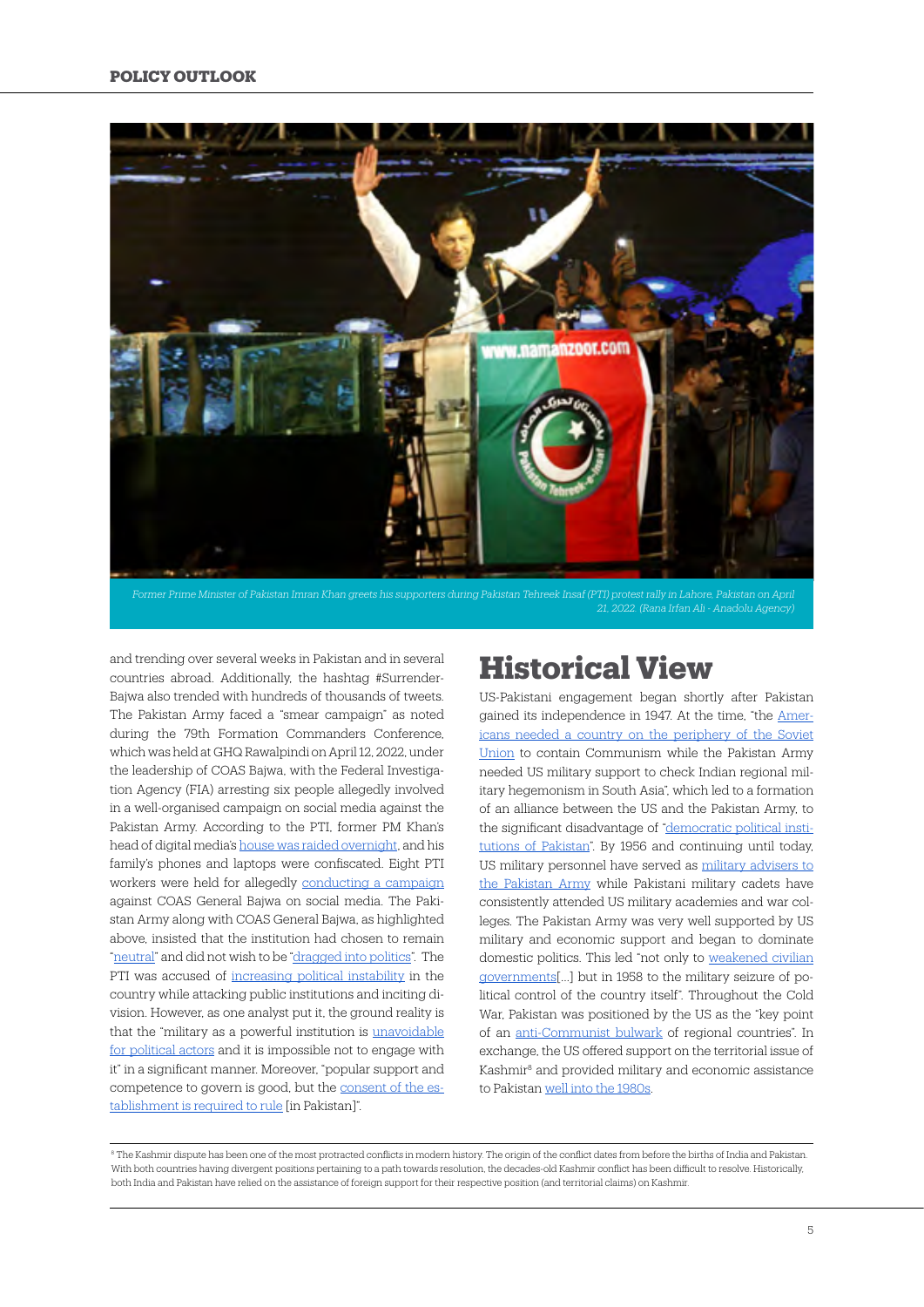In what is now being remembered as an eerily similar incident in April 1977 to the one currently unfolding in Pakistan, then democratically elected Pakistani PM Zulfiqar Ali Bhutto accused the US of financing a ["vast, colossal, huge](https://www.washingtonpost.com/archive/politics/1977/04/29/pakistani-alleges-us-plot/becbabce-1330-49e5-9bf7-33653a23f133/) [international conspiracy](https://www.washingtonpost.com/archive/politics/1977/04/29/pakistani-alleges-us-plot/becbabce-1330-49e5-9bf7-33653a23f133/)" with his political opponents to force his government out. The reason for the alleged conspiracy even then as per PM Bhutto himself was also that the [US would not allow Pakistan to have an independent](https://www.washingtonpost.com/archive/politics/1977/04/29/pakistani-alleges-us-plot/becbabce-1330-49e5-9bf7-33653a23f133/) [foreign policy](https://www.washingtonpost.com/archive/politics/1977/04/29/pakistani-alleges-us-plot/becbabce-1330-49e5-9bf7-33653a23f133/), specifically for not supporting the US in Vietnam and for supporting Palestine against Israel. At the time, an opposition official also stated that "he [PM Bhutto] has accused us of being Western agents and receiving huge amounts of foreign money" while PM Bhutto accused the US of financing the opposition to oust him from power, calling it an ["international conspiracy](https://www.washingtonpost.com/archive/politics/1977/04/29/pakistani-alleges-us-plot/becbabce-1330-49e5-9bf7-33653a23f133/)". The US at the time also [denied any involvement,](https://www.washingtonpost.com/archive/politics/1977/04/29/pakistani-alleges-us-plot/becbabce-1330-49e5-9bf7-33653a23f133/) desire or reason to remove the elected PM or interfere in Pakistani internal affairs. PM Bhutto was not only ousted from office in July 1977, but he was also hanged in April 1979 by the then COAS General Zia-ul-Haq who became Pakistan's sixth President after declaring martial law in 1977. Both supporters and critics of PM Bhutto have called his hanging a ["judicial murder"](https://www.thenews.com.pk/tns/detail/638921-why-zia-hanged-bhutto), with President Zia choosing not to ["interfere in the mat](https://www.dawn.com/news/1160422)[ter](https://www.dawn.com/news/1160422)", as it is in former PM Khan's case. Ironically, PM Bhutto had himself selected General Zia to be the COAS, [super](https://www.thenews.com.pk/tns/detail/638921-why-zia-hanged-bhutto)[seding six generals](https://www.thenews.com.pk/tns/detail/638921-why-zia-hanged-bhutto) who were next in line before him. The US staunchly backed General Zia, despite his "increasingly [rigid and fundamentalist dictatorship"](https://www.csmonitor.com/1981/0729/072940.html), as he opposed the Soviet invasion of Afghanistan in 1979, "which came like a [godsend to his \[General Zia's\] regime](https://www.csmonitor.com/1981/0729/072940.html)", lending it international support and consequently credibility.

However, once the Soviet Union was defeated, the [US had](https://www.brookings.edu/essay/the-long-game-chinas-grand-strategy-to-displace-american-order/) [more room](https://www.brookings.edu/essay/the-long-game-chinas-grand-strategy-to-displace-american-order/) to focus on economic development and investments in overseas markets. This led the US to downgrade its focus on Pakistan, which also meant that Islamabad lost its support regarding the Kashmir conflict. Further deterioration in relations took place when the US banned the sale of military hardware and halted economic aid to Pakistan by 1990, creating a significant trust deficit between the two. Nevertheless, following the September 11 attacks, the [US once again sought Pakistan's help](https://www.brookings.edu/blog/unpacked/2018/01/12/the-future-of-u-s-pakistani-relations/) in Afghanistan against the Taliban and Al-Qaeda and in its broader socalled 'War on Terror'. Essentially, Pakistan had to choose between joining the US-led war and not joining and facing ['America's wrath'](https://www.researchgate.net/profile/Ashley-Tellis-2/publication/237810665_Pakistan_and_the_War_on_Terror_Conflicted_Goals_Compromised_Performance/links/5ae33356aca272fdaf904ca1/Pakistan-and-the-War-on-Terror-Conflicted-Goals-Compromised-Performance.pdf). As a spill-over effect from the war in Afghanistan, Pakistan struggled with a Taliban insurgency on its soil from the mid-2000s onwards that has cost the country [more than 75,000 civilian lives and suffered a loss](https://journal.kureselcalismalar.com/quarterly/four-vantage-points-foreign-policy-and-the-news-coverage-of-the-kashmir-dispute/) [of \\$123 billion](https://journal.kureselcalismalar.com/quarterly/four-vantage-points-foreign-policy-and-the-news-coverage-of-the-kashmir-dispute/). However, the US contended that Pakistan provides a safe haven to terrorists, leading to a [consider](https://www.brookings.edu/blog/unpacked/2018/01/12/the-future-of-u-s-pakistani-relations/)[able deterioration in relations](https://www.brookings.edu/blog/unpacked/2018/01/12/the-future-of-u-s-pakistani-relations/).

Pakistan's location makes it continually relevant for the US in the latter's attempts to stabilize Afghanistan including efforts to monitor Al Qaeda and Daesh activities as well as "[nation building"](https://www.washingtonpost.com/outlook/2021/08/21/afghanistan-biden-obama-bush/) by keeping an eye on guaranteeing of human rights as well as women's rights in the country. It remains a mainstay for US operations in Afghanistan on account of its ports and air and land routes used for transporting supplies. Its importance on this account can be gauged from the situation that arose after the NATO attack on the Salala check post on November 26, 2011, after which vital supply routes for NATO trucks crossing Pakistan's border into Afghanistan were closed for a prolonged period and were only opened after an apology from the US. Pakistan's relevance came to the fore once again as President Trump wrote to Prime Minister Imran Khan in December 2018 seeking Pakistan's help to bring about a peace settlement in Afghanistan. Dependence on Pakistan was expected to lessen after the eventual exit of US troops, however, it now appears that the Biden administration is [looking to re-engage.](https://www.dawn.com/news/1688405)

# **Scenario Analysis**

This section will focus on conducting a scenario analysis for the near future. The scenario analysis is informed both by past precedent and current events. While careful consideration has gone into the multiple ways the current political crisis may pan out in Pakistan, it must be noted that the situation is constantly evolving.

# **Early Elections**

The first possible scenario is the dismissal of the current government led by PM Sharif through the disqualification of the dissident MNAs that voted against former PM Khan in the no-confidence motion in the NA, which would lead to no political party having the required 172 MNAs for forming a government. However, on May 10, 2022, the ECP dismissed the PTI petition requesting the disqualification of dissident MNAs that had allegedly changed loyalties in favour of the opposition due to "[hidden motives"](https://www.khaleejtimes.com/asia/pakistan-pti-dissidents-dismiss-references-seeking-their-disqualification) on the grounds that the dissident MNAs had not resigned from the PTI and had not joined any other political party. As per the dissident MNAs, they had not violated party discipline by voting against PM Khan and that by seeking their disqualification, the PTI was turning into ["an authoritarian](https://www.khaleejtimes.com/asia/pakistan-pti-dissidents-dismiss-references-seeking-their-disqualification) [group](https://www.khaleejtimes.com/asia/pakistan-pti-dissidents-dismiss-references-seeking-their-disqualification) led by a dictatorial mindset by one individual".

As for the Presidential reference for the interpretation of Article 63-A of the Pakistani Constitution, asking the SCP about the "legal status of the vote of party members when they are clearly involved in horse-trading and change their loyalties in exchange for money" and whether dissident party members should be de-seated with no further restrictions seeking election or they would be disqualified from competing in elections for life, the SCP resumed hearings of the case on May 9, 2022.

Given that Article 63A of the Constitution of Pakistan states that a member of a political party can be deemed to have ["defected"](https://pakistani.org/pakistan/constitution/amendments/14amendment.html) if they vote ["contrary to any direction](https://pakistani.org/pakistan/constitution/amendments/14amendment.html) issued by the Parliamentary Party to which he belongs", the SCP de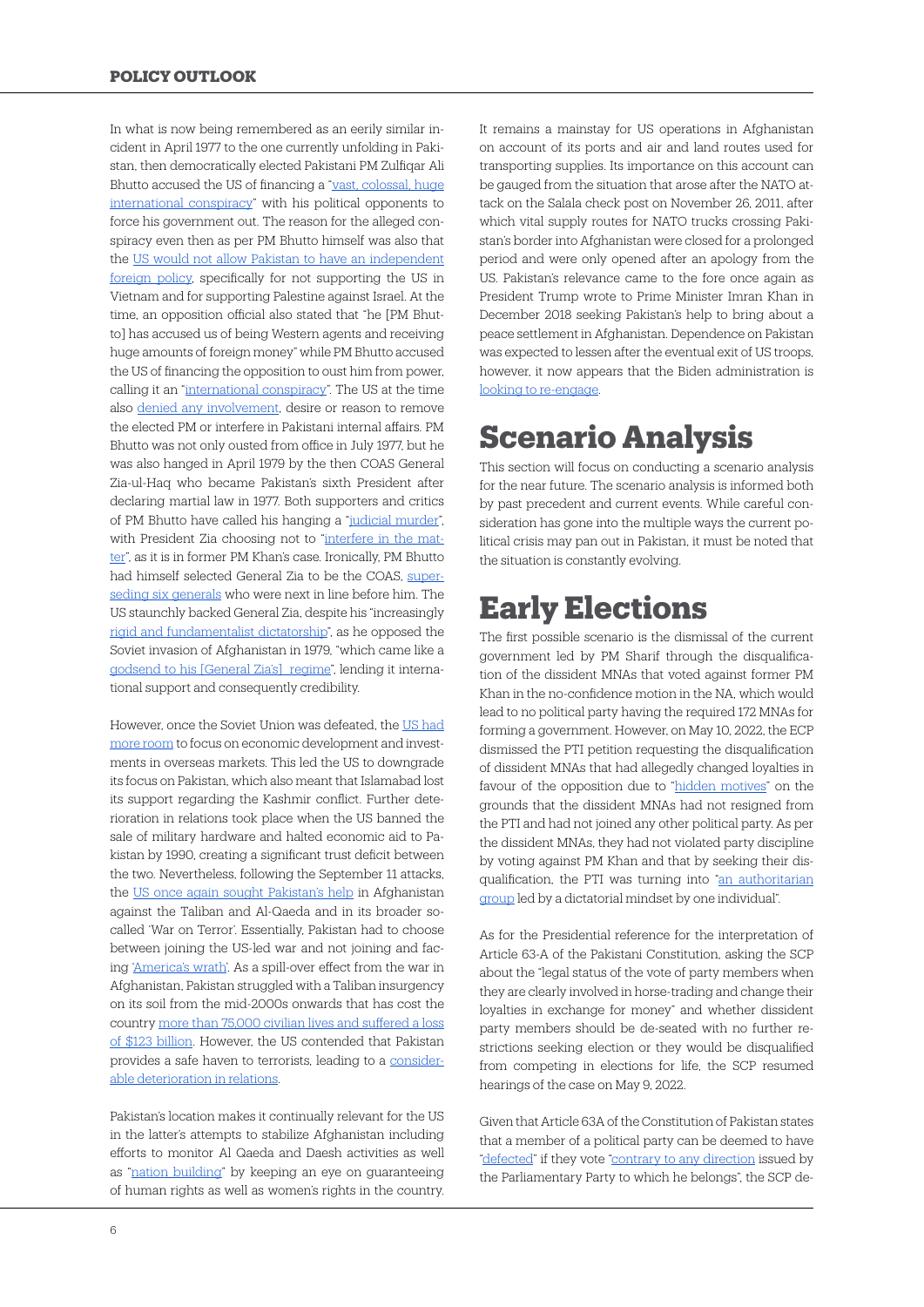claring the dissident MNAs' votes illegal always remained a possibility as Article 63A did seem to have been violated, particularly after [14 dissident MNAs declared themselves](https://www.geo.tv/latest/406156-pti-issues-show-cause-notices-to-14-dissident-mps) before the vote of no confidence. Additionally, there has been significant public pressure as demonstrated by huge rallies in support of former PM Khan and his government, during which former PM Khan and his party officials have been referring to the Pakistani military while speaking, mostly indirectly and while maintaining deference when it comes to reversing their ["mistake](https://www.youtube.com/watch?v=7HPEJv_eLGQ)". By May 13, 2022, their tone had become more aggressive with the former PM stating that he had warned the ["neutrals](https://www.dawn.com/news/1689474/had-warned-neutrals-of-economic-tailspin-if-conspiracy-against-pti-govt-succeeded-imran)" that the "fragile economic recovery [would go into a tailspin"](https://www.dawn.com/news/1689474/had-warned-neutrals-of-economic-tailspin-if-conspiracy-against-pti-govt-succeeded-imran) if the conspiracy against his government succeeded, while his former Human Rights Minister Ms. Shireen Mazari said that ["ev](https://www.dawn.com/news/1689481/everyone-knows-neutrals-were-not-actually-neutral-during-regime-change-conspiracy-mazari)[eryone knows 'neutrals' were not actually neutral](https://www.dawn.com/news/1689481/everyone-knows-neutrals-were-not-actually-neutral-during-regime-change-conspiracy-mazari) during the regime change conspiracy". The term "[neutral](https://www.dawn.com/news/1689481/everyone-knows-neutrals-were-not-actually-neutral-during-regime-change-conspiracy-mazari)" is in ref-erence to the Pakistan Army that has, as noted above, ["con](https://www.dawn.com/news/1689481/everyone-knows-neutrals-were-not-actually-neutral-during-regime-change-conspiracy-mazari)[sistently claimed it is neutral](https://www.dawn.com/news/1689481/everyone-knows-neutrals-were-not-actually-neutral-during-regime-change-conspiracy-mazari) as the country goes through political upheaval since the filing of the no-confidence motion". The former PM also warned of a ["sea of people in](https://www.dawn.com/news/1689489/sea-of-people-in-islamabad-to-sweep-everyone-away-if-elections-not-announced-imran) [Islamabad"](https://www.dawn.com/news/1689489/sea-of-people-in-islamabad-to-sweep-everyone-away-if-elections-not-announced-imran) that would ["sweep everyone away](https://www.dawn.com/news/1689489/sea-of-people-in-islamabad-to-sweep-everyone-away-if-elections-not-announced-imran)" if early elections are not called.

Consequently, by May 17, 2022, the SCP declared the state of the votes of the dissident MNAs illegal<sup>9</sup>. As per PTI Senior Vice President Mr. Fawad Chaudhry, "when this matter of Article 63A is decided in the apex court, the PM will have to take a [new] vote of confidence, and [he no longer](https://www.thenews.com.pk/print/955786-25-mpas-ouster-to-send-hamza-govt-packing-fawad) [enjoys support of 172](https://www.thenews.com.pk/print/955786-25-mpas-ouster-to-send-hamza-govt-packing-fawad) members" as 3 PTI MNAs have also "declined to support [PM] Sharif and hence he has now the support of [168-169 members"](https://www.thenews.com.pk/print/955786-25-mpas-ouster-to-send-hamza-govt-packing-fawad) as opposed to the required 172. As the dissident MNAs' votes were declared illegal, the vote of no confidence against PM Khan could essentially be declared void and the NA would then, [as per the Consti](https://www.dawn.com/news/1678416)[tution](https://www.dawn.com/news/1678416), have to immediately vote to elect a new leader, and if, as stated by Mr. Chaudhry, the current PM does not have the required support, [there is no leader of the NA](https://www.dawn.com/news/1678416). In that case, the President (the current President is from the PTI) may [dissolve the assembly and call an early election](https://www.dawn.com/news/1678416).

It remains to be seen whether PM Shehbaz would choose to hold a new vote of confidence or delay it, especially if there is a chance that he may not win. While the ante has been upped significantly, whether that will translate into influence or pressure on relevant parties remains to be seen. Two factors would be important here: firstly, the economic situation in Pakistan and secondly, the US response. The Pakistani economy has not been performing well since the political crisis hit, resulting in a currency devaluation and discontinuation of further aid from the International Monetary Fund (IMF) until [government subsidies on petro](https://www.business-standard.com/article/international/imf-suggests-revoking-govt-subsidies-in-pak-talks-scheduled-on-may-18-122050900426_1.html)[leum products are revoked](https://www.business-standard.com/article/international/imf-suggests-revoking-govt-subsidies-in-pak-talks-scheduled-on-may-18-122050900426_1.html), leading to fears of increased inflation. The current government led by PM Sharif has

not been able to make difficult decisions such as whether to remove government subsidies on petroleum products due to their likely political cost. There was growing talk of the government quitting "instead of taking unpopular decisions that may hurt the coalition parties' chances" in general elections. In what was being termed as a change of tune, senior officials from the current government believe that they should not have to bear the burden of the economic blunders made by the PTI. PMLN Vice President Maryam Nawaz, the daughter of the Supreme Leader of the PMLN Nawaz Sharif, said "it was better to [step down](https://www.dawn.com/news/1690518/maryam-vociferously-calls-for-early-election-at-sargodha-rally) [than to burden](https://www.dawn.com/news/1690518/maryam-vociferously-calls-for-early-election-at-sargodha-rally) the people with inflation" at a public rally on May 20, 2022. Former PM Shahid Khaqan Abbasi from the PMLN, in a media appearance, also said that "if no one is ready to take ownership of the tough decisions, then it [is](https://www.dawn.com/news/1690527/situationer-inconvenient-truths-fuel-capital-rumour-mill) [better to leave"](https://www.dawn.com/news/1690527/situationer-inconvenient-truths-fuel-capital-rumour-mill). Most importantly perhaps was that "the top [military] brass also believes that the current [political and economic] situation is [unsustainable](https://www.dawn.com/news/1690527/situationer-inconvenient-truths-fuel-capital-rumour-mill)", impacting national security negatively. It seemed that the PM Sharif-led government, though they had undertaken the no confidence motion because they believed the PTI government had not managed the economy well and that their coalition government could ["repair the damage"](https://www.thenews.com.pk/print/952202-imran-broke-back-of-pakistan-s-economy-nawaz), may not have wanted to continue governance given the current state of the economy as dealing with it in a meaningful manner may prove to be politically very unpopular. On May 25, 2022, the IMF reiterated its condition of removing the government subsidies on petroleum for their program to continue. This will put additional pressure on the current government that may not want to be seen as the one that led the country to default. Unfortunately, they may not have the required depth of public support to carry out tough economic decisions at this time and may opt to instead leave power and let a caretaker government take needed economic action without any political consequences.

As for the US response, former PM Khan has alleged that the current government would "[would soon approach the](https://www.dawn.com/news/1689489/sea-of-people-in-islamabad-to-sweep-everyone-away-if-elections-not-announced-imran) [US for help…](https://www.dawn.com/news/1689489/sea-of-people-in-islamabad-to-sweep-everyone-away-if-elections-not-announced-imran)on the pretext that [former PM] Imran would return [to power] if the money was not provided". The US, as per former PM Khan, [would ask for military bases](https://www.dawn.com/news/1689489/sea-of-people-in-islamabad-to-sweep-everyone-away-if-elections-not-announced-imran) [in return.](https://www.dawn.com/news/1689489/sea-of-people-in-islamabad-to-sweep-everyone-away-if-elections-not-announced-imran) On May 6, 2022, US Secretary of State Antony J. Blinken spoke to the new Pakistani FM Mr. Bilawal Bhutto Zardari an[d highlighted the need for strong US-Pakistan](https://www.state.gov/secretary-blinkens-call-with-pakistani-foreign-minister-bhutto-zardari/) [relations](https://www.state.gov/secretary-blinkens-call-with-pakistani-foreign-minister-bhutto-zardari/) in order to combat terrorism and stability in Afghanistan, along with expanding the scope of the relationship to include increased trade and investment. FM Zardari was [also invited to the US](https://www.dawn.com/news/1688405) to meet with his US counterpart.

If the US does provide the much-needed liquidity and the Pakistani economy is stabilised, there is a chance that the pressure from the Pakistani public will subside. Relying on that, the Pakistani Army would then be more confident about waiting out the current anti-establishment

<sup>9</sup> However, the SCP did not rule on whether the dissident MNAs would be disqualified for life. According to critics, this essentially defeats the purpose of the Presidential reference as the PTI had hoped a lifetime disqualification would serve as a future deterrent to ["end horse-trading"](https://arynews.tv/article-63-a-presidential-reference-opportunity-to-end-horse-trading/). However, this ruling is likely to serve as some form of deterrence to not facilitate it.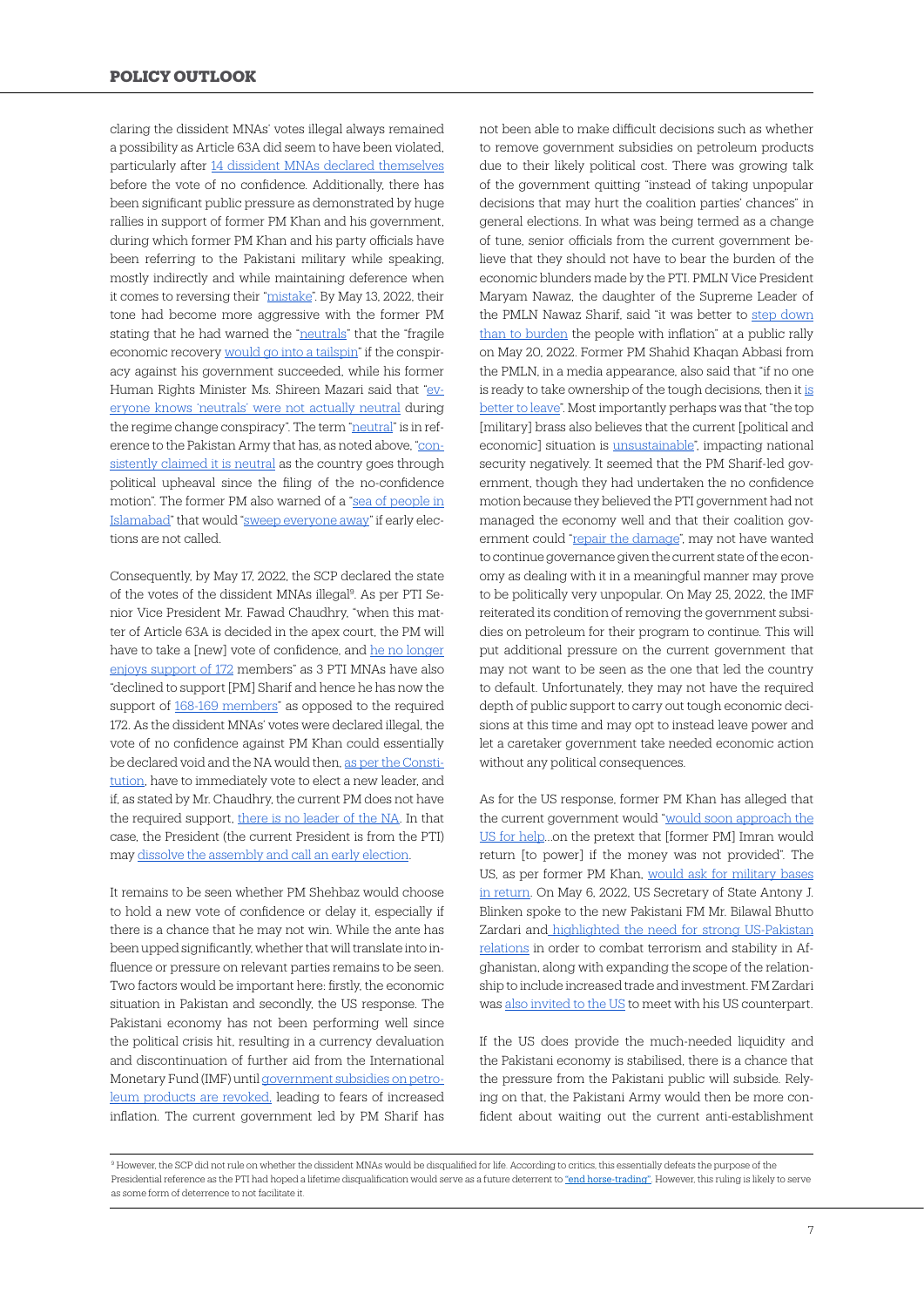![](_page_7_Picture_1.jpeg)

*Supporters of former Pakistan's prime minister Imran Khan's Pakistan Tehreek-e-Insaf (PTI) party, hold flags and signs as they gather during a public rally, on April 13, 2022 in Peshawar, Pakistan. Imran Khan delivers a speech to Pakistan Tehreek-e-Insaf (PTI) party's supporters during a* 

sentiment. However, as the saying goes, there is no such thing as a free lunch and it is presumptuous that the US would provide much-needed support without extracting a price such as military bases in Pakistan as former PM Khan stated. That may lead to [even more public pressure on the](https://www.humanitarianlibrary.org/sites/default/files/2014/02/TheDroneWar4-4-12.pdf) [current government](https://www.humanitarianlibrary.org/sites/default/files/2014/02/TheDroneWar4-4-12.pdf), given the move's unpopularity in the country, perhaps leading to the political chaos that may put additional pressure on both the military and the SCP to support the declaration of early elections within the next three to six months. This is especially since they seem to have already chosen to underpin a mechanism via which the current NA can be dissolved by announcing the verdict for Article 63A and declaring the dissidents' votes as illegal. Much of former PM Khan's narrative would be validated and there is a high chance that he would win the general election with a two-thirds majority in the NA. However, it does not seem like the US is in any rush to help the current government economically considering the stringent IMF conditions for program continuation are still in place, despite FM Zardari meeting Secretary Blinken in the US in late May 2022.

Former PM Khan has repeatedly stated that [his promised](https://www.dawn.com/news/1674961) [reforms are impossible](https://www.dawn.com/news/1674961) without his party securing a twothirds majority in the NA. Whether that would be suitable for both internal and external stakeholders remains to be seen, which is why the chances for this scenario are highly dependent on the manner in which the current government manages the Pakistani economy from here onwards.

Given the pessimistic [micro and macroeconomic indica](https://www.theguardian.com/business/2022/feb/10/the-rise-in-global-inflation-the-hit-to-living-standards-across-the-world)[tors](https://www.theguardian.com/business/2022/feb/10/the-rise-in-global-inflation-the-hit-to-living-standards-across-the-world) not just in Pakistan but globally at the moment, this may prove to be an uphill task and the current government may choose to dissolve the NA. This is even more likely given that public sentiment may have been very negatively impacted by the state violence displayed during the PTI's long march to Islamabad on May 25-26, 2022.

# **Delayed Elections**

The second scenario is a delayed election, possibly even beyond June 2023 when the next general election is supposed to take place. For the sake of argument, if the US provides the much-needed liquidity (without demanding military bases) and the Pakistani economy does stabilize leading to a change in Pakistani public sentiment towards both the US and the Pakistani institutions such as the military and the judiciary, much of the former PM Khan's narrative may lose steam. This will lead to a much more comfortable political environment for the current government. On behalf of the US, such an action can be likened to the Marshall Plan, formally known as the European Recovery Program, from April 1948 to December 1951 when US-sponsored programming helped to rehabilitate the post-World War II economies of 17 European countries ["in](https://www.britannica.com/event/Marshall-Plan#:~:text=Marshall%20Plan%2C%20formally%20European%20Recovery,which%20democratic%20institutions%20could%20survive.) [order to create stable conditions in which democratic in](https://www.britannica.com/event/Marshall-Plan#:~:text=Marshall%20Plan%2C%20formally%20European%20Recovery,which%20democratic%20institutions%20could%20survive.)[stitutions could survive](https://www.britannica.com/event/Marshall-Plan#:~:text=Marshall%20Plan%2C%20formally%20European%20Recovery,which%20democratic%20institutions%20could%20survive.)". There are analysts who believe that the Marshall Plan was primarily a "political rather than an economic success" i.e. "the primary stimulative effect of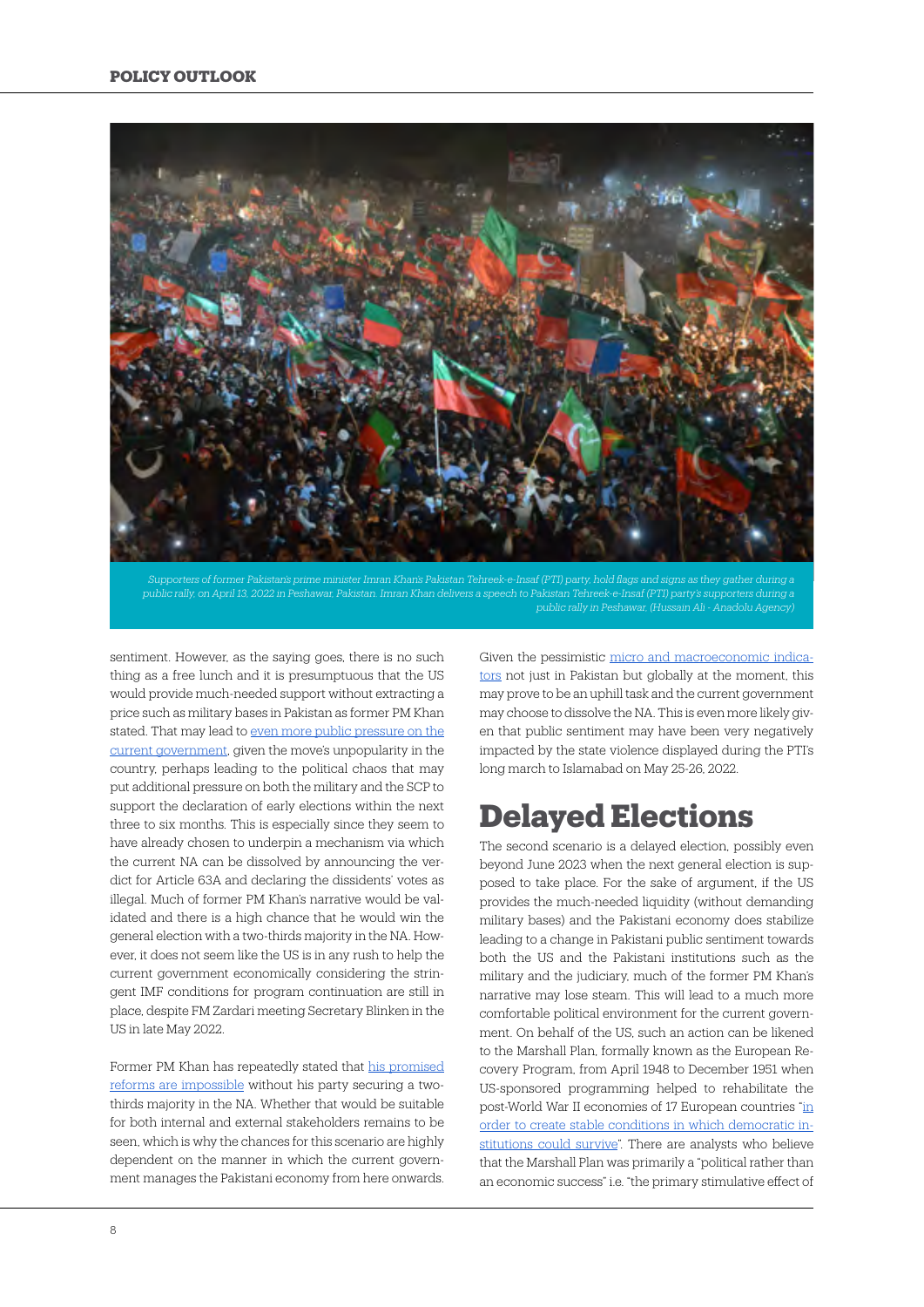the Marshall Plan would come from beneficiaries seeing that the United States was committed to helping restore them as [free and independent nations](https://networks.h-net.org/node/28443/reviews/2265676/heer-steil-marshall-plan-dawn-cold-war)". Indeed, the "Marshall Plan succeeded in [keeping Communists out of gov](https://networks.h-net.org/node/28443/reviews/2265676/heer-steil-marshall-plan-dawn-cold-war)[ernment](https://networks.h-net.org/node/28443/reviews/2265676/heer-steil-marshall-plan-dawn-cold-war)" by, for example, giving French and Italian leaders popular support they likely did not have otherwise. However, given the current US government's preoccupation with the war in Ukraine and the US President Biden administration's [thinly veiled disregard for Pakistani interests,](https://www.brookings.edu/blog/order-from-chaos/2021/04/12/under-biden-pakistan-and-the-us-face-a-dilemma-about-the-breadth-of-their-relationship/) fuelled even more by criticism it garnered due to the botched US withdrawal from Afghanistan that Pakistan believes it [was](https://www.eastasiaforum.org/2022/03/01/pakistan-and-the-united-states-are-turning-into-strangers/) [unfairly scapegoated for](https://www.eastasiaforum.org/2022/03/01/pakistan-and-the-united-states-are-turning-into-strangers/), such a move from the US is not very likely. However, there are ways in which the US could support Pakistan in a meaningful way that would help the current Pakistani government achieve credibility and notability, such as the US could potentially [provide key sup](https://thediplomat.com/2021/06/will-pakistan-get-off-fatfs-grey-list/)[port](https://thediplomat.com/2021/06/will-pakistan-get-off-fatfs-grey-list/) in getting whitelisted by the Financial Action Task Force (FATF) that may help improve trade and investment in Pakistan.

Another factor, however, is more likely to influence the chances of a delayed election and that is the Pakistani COAS General Bajwa's potential extension of term when he is supposed to retire in November 2022. In August 2019, former PM Khan had issued the COAS a three-year term extension that was supposed to be in response to changing ground realities and the risk of deteriorating regional security, particularly related to India's revocation of Article 370 of the Indian Constitution and consequently Kashmir's autonomy as well as Pakistan's ongoing help in the US-Afghan Peace Process at the time. Critics saw this as an attempt by then PM Khan to ensure "[smooth sailing for his](https://www.brookings.edu/blog/order-from-chaos/2019/12/04/the-curious-case-of-the-pakistani-army-chiefs-extension/) [government](https://www.brookings.edu/blog/order-from-chaos/2019/12/04/the-curious-case-of-the-pakistani-army-chiefs-extension/) for another three years", as they believed that the Pakistan Army under COAS General Bajwa ["had paved,](https://www.brookings.edu/blog/order-from-chaos/2019/12/04/the-curious-case-of-the-pakistani-army-chiefs-extension/) [or perhaps primed,](https://www.brookings.edu/blog/order-from-chaos/2019/12/04/the-curious-case-of-the-pakistani-army-chiefs-extension/) the path for Khan" to become PM. At the time, the Chief Justice of Pakistan (CJP) Asif Saeed Khosa had suspended the extension due to a petition challenging questioned the validity of the need for such a move: "[I] f at all there is any regional security threat then it is the gallant armed forces as an institution that are to meet the said threat and [an individual's role in that regard may be mini](https://www.brookings.edu/blog/order-from-chaos/2019/12/04/the-curious-case-of-the-pakistani-army-chiefs-extension/)[mal"](https://www.brookings.edu/blog/order-from-chaos/2019/12/04/the-curious-case-of-the-pakistani-army-chiefs-extension/). However, the SCP finally gave the COAS a six-month extension, the [legal basis of which is still unclear](https://www.brookings.edu/blog/order-from-chaos/2019/12/04/the-curious-case-of-the-pakistani-army-chiefs-extension/) and asked the government to have parliament legislate on the matter of such extensions. The PM Khan-led government secured the support of the main opposition parties and introduced three bills in the NA [to raise the retirement age from 60](https://www.brookings.edu/blog/order-from-chaos/2019/12/04/the-curious-case-of-the-pakistani-army-chiefs-extension/) [to 64 years](https://www.brookings.edu/blog/order-from-chaos/2019/12/04/the-curious-case-of-the-pakistani-army-chiefs-extension/) for the COAS as well as other service chiefs. In January 2022, then PM Khan was asked whether he would provide another extension to COAS General Bajwa to which he responded that he ["had not thought](https://www.dawn.com/news/1668069) about it" as of yet. According to him, November was too far ahead in time so "then [why there is worry about extension](https://www.dawn.com/news/1668069) in the tenure of the army chief".

This suggests that former PM Khan may have expected COAS General Bajwa's extension to become a contentious

issue moving forward, particularly after the clash over the transfer of DG ISI General Faiz Hameed a few months earlier as underscored above. Though the Pakistan Army has stated that COAS General Bajwa "is [neither asking for](https://www.hindustantimes.com/world-news/pakistan-pm-labels-extension-of-army-chief-tenure-talks-as-premature-report-101652054081816.html) [an extension nor will he accept](https://www.hindustantimes.com/world-news/pakistan-pm-labels-extension-of-army-chief-tenure-talks-as-premature-report-101652054081816.html) it", this may be one of the reasons why the election may be delayed: when PM Sharif was asked whether he would grant an extension to COAS General Bajwa on May 16, 2022, he said that "he will see to it when the time comes adding that [every institution works](https://www.hindustantimes.com/world-news/pakistan-pm-labels-extension-of-army-chief-tenure-talks-as-premature-report-101652054081816.html) [within its constitutional ambit"](https://www.hindustantimes.com/world-news/pakistan-pm-labels-extension-of-army-chief-tenure-talks-as-premature-report-101652054081816.html). While the answer is vague, it is pertinent to note that PM Sharif may consider it, while it is safe to say that former PM Khan, if he comes back to power before November 2022, is not likely to do so. As per The New York Times, "the [Pakistani] military has often found civilian [politicians willing to do its bidding](https://www.nytimes.com/2020/01/23/opinion/pakistan-politicians-military.html). Every time civilian politicians bend laws to accommodate the uniformed autocrats, they undermine the trust of the people [and] damage the long-term prospects for democracy". Political ramifications aside, for the PM Sharif led government in Pakistan this is likely one of the major factors determining election timing in the country. Once the extension has been granted in November 2022, the election may be held on time in June 2023 or even before in 2023. In that case, former PM Khan would have to maintain the momentum he has now when it comes to public support in order to come back to power with a two-thirds majority, which may prove to be difficult.

In this scenario also, maintaining public support is key: the current setup is expected to follow populist measures that are not likely to help the economy in the long term but may serve to soothe public sentiment momentarily till the next election. An example of this is [maintaining government](https://www.dawn.com/news/1689959/another-meltdown-as-psx-sheds-over-1000-points-after-govt-maintains-fuel-subsidies) [subsidies for fuel consumption in the country,](https://www.dawn.com/news/1689959/another-meltdown-as-psx-sheds-over-1000-points-after-govt-maintains-fuel-subsidies) which led to Pakistan's stock market falling to its lowest since December 2020 as it was an important condition for the resumption of the IMF programme. It must be reiterated that PM Khan had apparently not cancelled the trip to Russia as Moscow was ready to provide Pakistan with petroleum products at a 30 per cent cheaper rate compared to international prices and may have been able to meet both IMF commitments as well as reduced fuel costs for the average Pakistani. Such populist measures without innovative solutions from the current government may help tide it over to the next general election but may not lead to long term economic benefits for the country. This is likely going to inform the election narrative for the PTI that will highlight the current government's supposed short-sightedness. It seems clear that the current government is adamant on not giving up power by delaying elections till at least June 2023, if not beyond. Several senior officials from the current government have also said that [elections will not take place without](https://www.dawn.com/news/1689138) [electoral reforms](https://www.dawn.com/news/1689138) and that is expected to take time. As per the current government, some electoral reforms are needed such as not allowing the use of electronic voting machines (EVMs) because there is a higher chance of "[more](https://www.thenews.com.pk/latest/890698-more-sophisticated-fraud-in-election-can-take-place-through-evm-ecp) [sophisticated fraud](https://www.thenews.com.pk/latest/890698-more-sophisticated-fraud-in-election-can-take-place-through-evm-ecp) through the manipulation of software